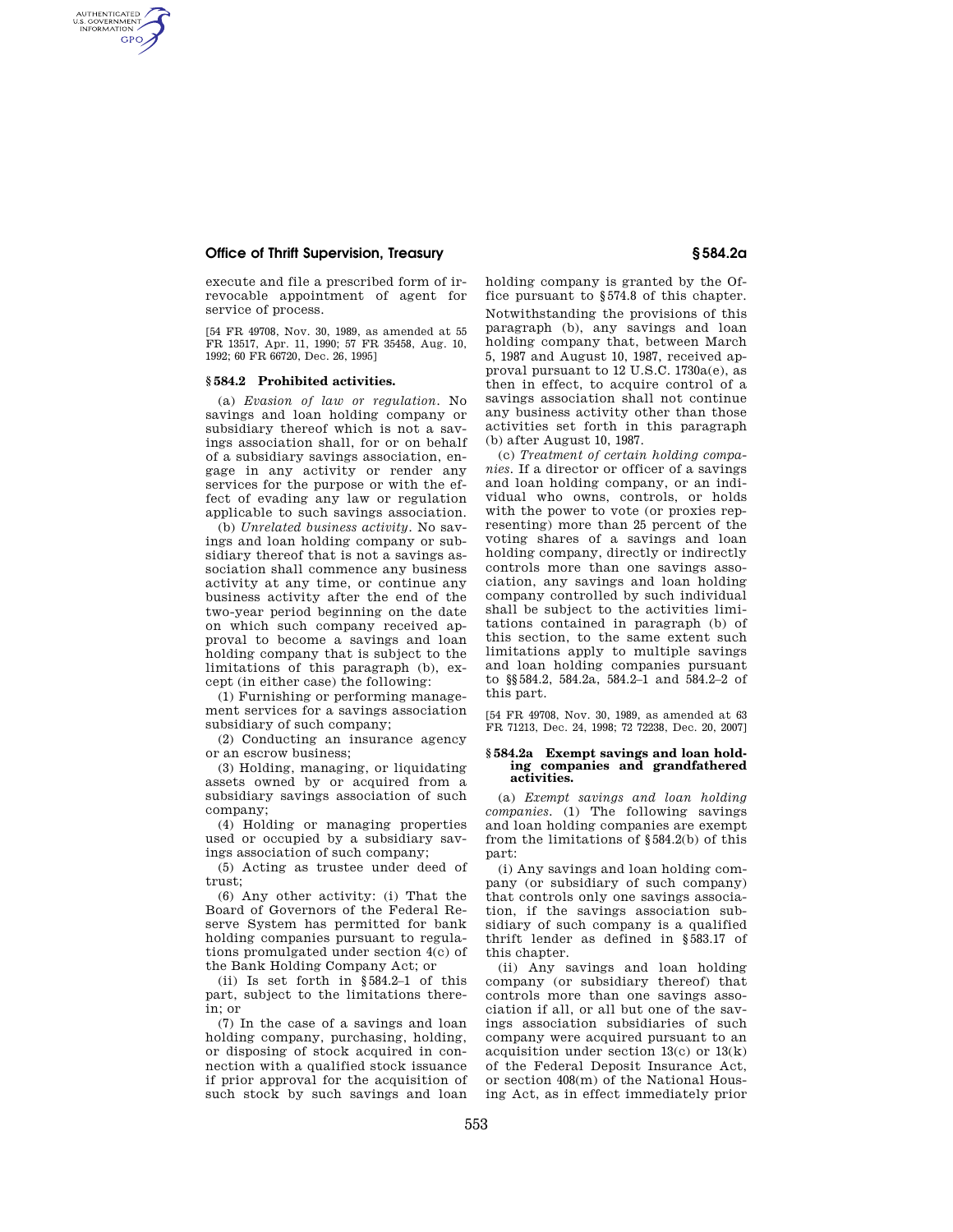to the date of enactment of the Financial Institutions Reform, Recovery and Enforcement Act of 1989, and all of the savings association subsidiaries of such company are qualified thrift lenders as defined in §583.17 of this chapter.

(2) Any savings and loan holding company whose subsidiary savings association(s) fails to qualify as a qualified thrift lender pursuant to 12 U.S.C. 1467a(m) may not commence, or continue, any service or activity other than those permitted under §584.2(b) of this part, except that, the Office may allow, for good cause shown, such company (or subsidiary of such company which is not a savings association) up to 3 years to comply with the limitations set forth in §584.2(b) of this part: *Provided,* That effective August 9, 1990, any company that controls a savings association that should have become or ceases to be a qualified thrift lender, except a savings association that requalified as a qualified thrift lender pursuant to section  $10(m)(3)(D)$  of the Home Owners' Loan Act, shall within one year after the date on which the savings association fails to qualify as a qualified thrift lender, register as and be deemed to be a bank holding company, subject to all of the provisions of the Bank Holding Company Act, section 8 of the Federal Deposit Insurance Act, and other statutes applicable to bank holding companies in the same manner and to the same extent as if the company were a bank holding company and the savings association were a bank, as those terms are defined in the Bank Holding Company Act.

(b) *Grandfathered activities for certain savings and loan holding companies.* Notwithstanding §584.2(b) of this part and subject to paragraph (c) of this section, any savings and loan holding company that received approval prior to March 5, 1987 to acquire control of a savings association may engage, directly or indirectly or through any subsidiary (other than a subsidiary savings association of such company) in any activity in which it was lawfully engaged on March 5, 1987, *Provided,* That:

(1) The holding company does not, after August 10, 1987, acquire control of a bank or an additional savings association, other than a savings association acquired pursuant to section 13(c)

# **§ 584.2a 12 CFR Ch. V (1–1–10 Edition)**

or 13(k) of the Federal Deposit Insurance Act, or section 406(f) or 408(m) of the National Housing Act, as in effect immediately prior to the date of enactment of the Financial Institutions Reform, Recovery and Enforcement Act of 1989;

(2) Any savings association subsidiary of the holding company continues to qualify as a domestic building and loan association under section 7701(a)(19) of the Internal Revenue Code of 1986 after August 10, 1987;

(3) The holding company does not engage in any business activity other than those permitted under §584.2(b) of this part or in which it was engaged on March 5, 1987;

(4) Any savings association subsidiary of the holding company does not increase the number of locations from which such savings association conducts business after March 5, 1987, other than an increase due to a transaction under section 13(c) or 13(k) of the Federal Deposit Insurance Act, or under section 408(m) of the National Housing Act, as in effect immediately prior to the date of enactment of the Financial Institutions Reform, Recovery and Enforcement Act of 1989; and

(5) Any savings association subsidiary of the holding company does not permit any overdraft (including an intra-day overdraft) or incur any such overdraft in its account at a Federal Reserve bank, on behalf of an affiliate, unless such overdraft results from an inadvertent computer or accounting error that is beyond the control of both the savings association subsidiary and the affiliate.

(c) *Termination by the Office of grandfathered activities.* Notwithstanding the provisions of paragraph (b) of this section, the Office may, after opportunity for hearing, terminate any activity engaged in under paragraph (b) of this section upon determination that such action is necessary:

(1) To prevent conflicts of interest;

(2) To prevent unsafe or unsound practices; or

(3) To protect the public interest.

(d) *Foreign holding company.* Any savings and loan holding company organized under the laws of a foreign country as of June l, 1984 (including any subsidiary thereof that is not a savings